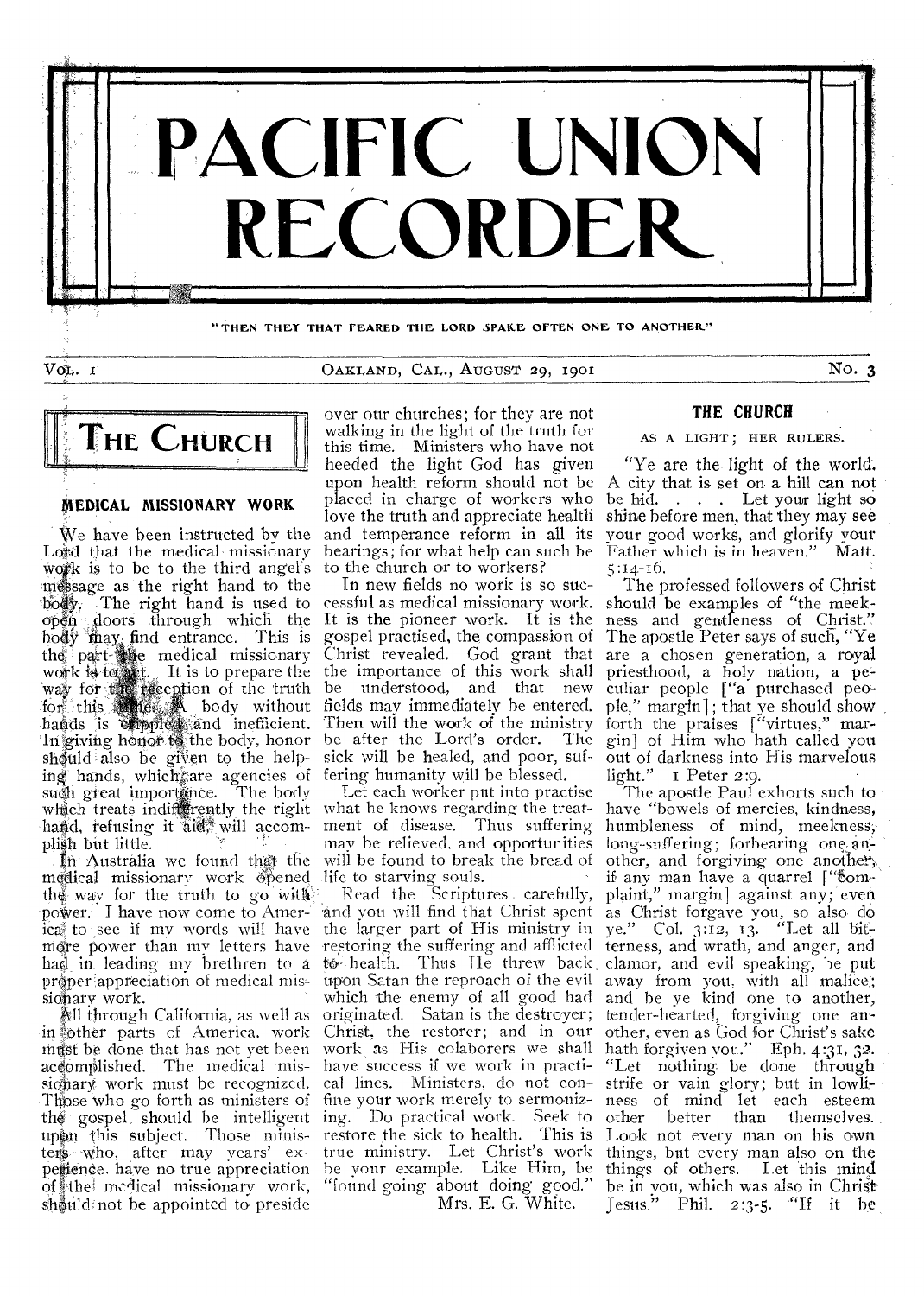possible, as much as lieth in you, live peaceably with all men." Rom. 12:18.

There must be other and better food for thought in our minds than the supposed failings of our brethren and sisters if we fulfil the foregoing injunctions, so the apostle said, "Whatsoever things are true, whatsoever things are honest, whatsoever things are just, whatsoever things are pure, whatsoever things are lovely, whatsoever things are of good report; if there be any virtue, and if there be any praise, think on these things." , Phil. 4:8.

In harmony with this we read in the Testimonies of the Spirit of Lord's people: "He that ruleth God: "To be a Christian means culture after the divine character. That mind which was in Christ Jesus can not he' correctly represented by untrained powers, which without clouds; as the tender grass result in an unfurnished mind. , . . Passion manifested by a professed Christian is a denial of Christ:. it gives victory to Satan, and enthrones him in the heart. Such a man gives testimony to the world tion, is out of place, drink in the that Satan has more power over him than has Christ. His words, spirit, and character testify that the moulding and finishing hand of justice marks out, are guided by Satan is upon him, making him a vessel that will dishonor God."

"All heaven is waiting to cooperate with those who will he subordinate to the • ways and will of God. God gives grace, and He expects all to use it. He supplies the power if the human mind feels any need or any disposition to receive. He never asks us to do anything without supplying the grace and power to do that very thing. All His biddings are enablings."-Review and Herald, Nov. 9, 1897.

#### RULERS.

The apostle Paul said to the church, "Obey them that have the rule over you, and submit your selves; for they watch for your souls, as they that must give account, that they may do it with joy, and not with grief; for that is unprofitable for you." Heb. 13;17. The rulers here mentioned are not civil rulers, but officers in<br>the church. Of these we read: Of these we read: "Remember them which have the rule over you, who have spoken Express affection. Express symunto you the Word of God; whose pathy, and draw close to the bleed-

faith follow, considering the end ing side of Jesus."—Unpublished of their conversation. Christ the same yesterday, and today, and forever." Verses 7, 8. When. writing to Timothy, he gives the character of a ruler in the church in these words, "And the servant of the Lord must not strive; but be gentle unto all men, apt to teach, patient; in meekness instructing those that oppose themselves; if God peradventure will give them repentance to the ac-<br>knowledging of the truth." 2 Tim. knowledging of the truth." 2:24, 25.

David bore this testimony concerning the proper ruling of the over men must be just, ruling in the fear of God. And he shall be as the light of the morning, when the sun riseth, even a morning springing-out of the earth by clear shining after rain." 2 Sam. 23:3, 4.

Concerning proper ruling in the church we read: "Often those who ought to understand why such acspirit of the accuser, go to the polluted fountain of suspicion and distrust, and, turning from the course some one's hearsay of another's action and character. . . . Are we to take reports, hearsay, as if it were verity and truth? Are we not to rebuke the tale-bearer who Would make a condemned brother's course appear as had as possible? No one can do the work of reproving and counseling in the way Christ would have it done whose heart is not filled with peace and love."—Review and Herald, Oct. 24, 1893.

"Those who lead out for others to follow must be sure that they are not leading the people to a low standard, by their own want of the power of true godliness. Jesus will not excuse, in those who should be patterns of piety, a cold, loveless religion. He wants you to cultivate a great deal more love and humility. Pray much, and believe much, and frame your conversation so that you will lead the minds of others to devotion, to spirituality, away from criticism, away from severity, and to love and respect one another, to true courtesy.

Jesus Testimony of July 6, 1886.

J. N. Loughborough.

## **SHORT VERSUS LONG SERMONS**

Long sermons are endured, short sermons are enjoyed. Long sermons are an affliction upon the people which they bear, and they give a sigh of relief when they are over. Short sermons are appreciated by the people, and they are glad, and in a receptive mood, when they expect one. Long sermons and long prayers in public meetings are a grief to the people, and especially to the children.

"Some pray •too long and too loud, which greatly exhausts their feeble strength and needlessly expends their vitality; others frequently make their discourses onethird or one-half longer than they should. In so doing they become excessively weary, the interest of the people decreases before the discourse closes, and much is lost to them, for they can not retain it. One-half that was said would have been better than more."—Testimonies, vol. 2, p. 117.

"Some of our preachers are kill., ing themselves by long, tedious praying and loud speaking, when a lower tone would make a better impression and save their own strength. . . . Many of you waste time and strength in long preliminaries and excuses as you commence to speak. Instead of apologizing because you are about to address the people, you should commence your labor as though God had something for you to say to them. Some use up nearly hall an hour in making apologies; thus the time is frittered away, and when they get to their subject, where they desire to fasten the points of truth, the people are wearied out and can not see their force or be impressed with them."—Testimonies, vol. 2, p. 616.

"Many make a mistake in their preaching in not stopping while the interest is up. They go on specifying until the interest that had risen in the minds of the hearers dies out, and the people are really wearied with words of no special weight or interest. Stop before you get there. Stop when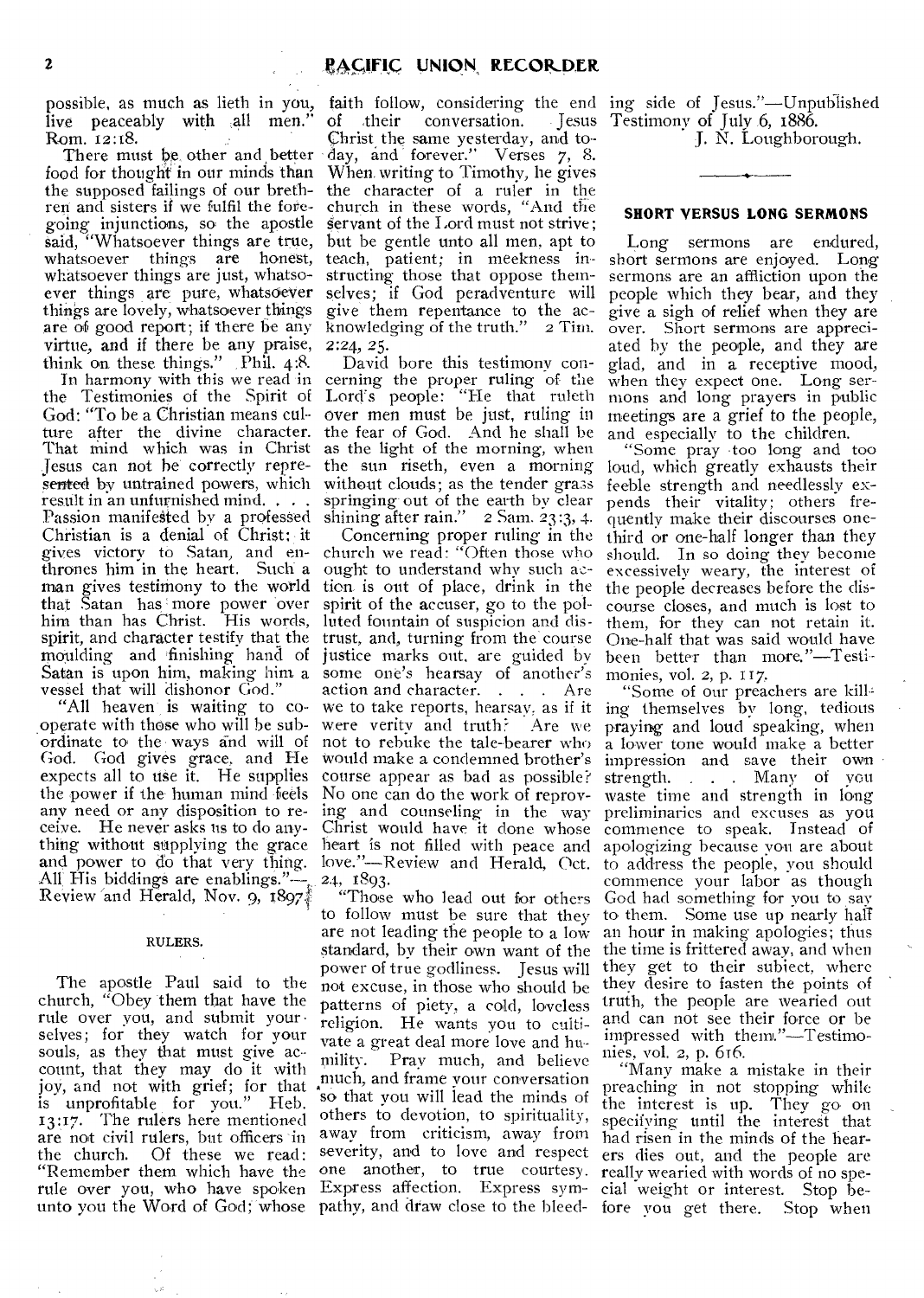tance to say. Mere prosy talk is every point of view it is an afflicinsufficient for this time."—Testi- tion in the end, that injures both monies, vol. 3, p. 419.

"Long discourses and tedious prayers are positively injurious to a religious interest, and fail to carry conviction to the consciences of the people. This propensity for 'speech-making frequently dampens a religious interest that might have minister who is in the habit of produced great results."—Testimonies, vol. 4, p. 261.

"Present the truth to the people in its true importance and sacredness, and be careful not to give them too large a portion in one discourse. It will be lost upon them if you do. Lengthy speeches detract from the efficiency of your labors."-Special Testimony, No.

 $7, p. 6.$ <br>"Speak short, . . . When a discourse is too long, the last part of the preaching detracts from the force and interest of that which preceded it. Do not wander, but come right to the point."—Id., p. 44.

These are good and true words, and ought to be heeded. Our ministers have a desire to do so, and perhaps most of them try, and think they do, except on special occasions, when the importance of the theme and the attendance cause them to feel justified in extending their remarks beyond forty or fifty minutes. These occasions are very rare, and if we examine this matter carefully and test the pulse of the people, as every wide-awake and successful minister should and will  $\text{do}, \dot{\mathbb{W}}$  we will find that when we -preach long sermons, it is because become more interested in them than the people do, and we fail to -discover it in time to save us from the ' reputation of not knowing when to stop.

It is a fact that, with very rare exceptions, those who inflict long, tedious sermons upon the people are so deeply interested in what they are saying, and are so anxious to present certain ideas, that they are almost oblivious to the passing of time, and do not observe the uneasiness of the people. And it is always the last fifteen or twenty minutes of a long discourse that weary the audience and are generally the least interesting, and, what is worse, injure the influence of

you have nothing of special impor- what has gone before. From the speaker and his hearers.

> This, my brethren, is a far more practical and serious matter than some of us realize. I have studied the question for many years, and observed the effect upon the people, and I am. confident that the preaching long sermons greatly inintes his influence for good. Let us study brevity, and practise brevity, and thus shorten our sermons, and prolong and promote our usefulness.

M. H. Brown.

## **DOES YOUR ANCHOR HOLD?**

What a time this is, tripping and stumbling, sometimes up, but frequently downl To-day we are in the path that leads to the "haven of rest," but to-morrow out in the broad way that leads to death. What chances we run and dangers we face just for the sake of having our own way ! As I think of this critical condition, the solemn words of Priscilla J. Owens come to my mind :—

"Will your anchor hold in the storms of life,

When the clouds unfold their wings of strife ?

When the strong tides lift, and the cables strain,

Will your anchor drift, or firm remain?"

I believe the time is fully come when every soul who claims to be a Seventh-day Adventist should be able through his daily experience to  $sing$ : $-$ 

"We have an anchor that keeps the soul Steadfast and sure while the billows roll,

move,

Grounded firm and deep in the Saviour's love."

Years ago we used to talk about the "sifting time ;" it was future then, but now we are in the very midst of it. Scarcely do we become acquainted with one condition before we are confronted with another, till we are brought in our rapid movements to resemble objects tossed about on the screen of the fanning mill.

As I go over the state visiting the churches, I find words of encouragement are timely everywhere. There is not a church that does not<br>have its trials. The scattering have its trials. power of the enemy is in our midst, and now is the time when every one of us should reach higher and take stronger hold of the promises of God, for, brethren, they will never, never fail. Look at a few of them : "Have I not commanded thee ? Be strong and of a good courage ; be not afraid, neither be thou dismayed; for the Lord thy God is with thee whithersoever thou goest." Joshua 1:o. This is God's guarantee to every soul who will obey Him. Read the eighth verse; "This book [Bible] of the law shall not depart out of thy mouth ; but thou shalt meditate therein DAY AND NIGHT, that thou mayest observe to do according 'to all that is written therein ; for THEN thou shalt make thy way prosperous, and then thou shalt have good success." Link with the above another guarantee that is for us: "Fear thou not; for I am with thee [Is that so? Do you believe it ?] ; be not dismayed [filled with terror] ; for I am THY God; I will STRENGTHEN THEE; yea, I will HELP thee; yea, I will uphold [support] thee with the right hand of My righteousness." Isa. 41:10.

When I find a person discouraged, almost invariably I discover that he has neglected to daily read the Bible, or pray, or discarded the light on health reform, for to neglect either is to open the door and invite Satan in.

Fastened to the Rock which can not while the spirit calls for another. There are two distinct births, a<br>wsical and spiritual. "That physical and spiritual. which is born of the flesh is flesh; and that which is born of the spirit is spirit." John 3 :6. The flesh requires certain elements of food, Jesus manifested this when in the presence of the tempter, for He said, "Man shall not live by bread alone, but by every word that proceedeth out of the mouth of. God." Matt. 4:4. Here are the two kinds of food recognized for the spiritual and physical man. Whenever we fail to partake of food daily for the body, the physical man grows perceptibly weak; the same thing takes place when we neglect to supply the spiritual man with his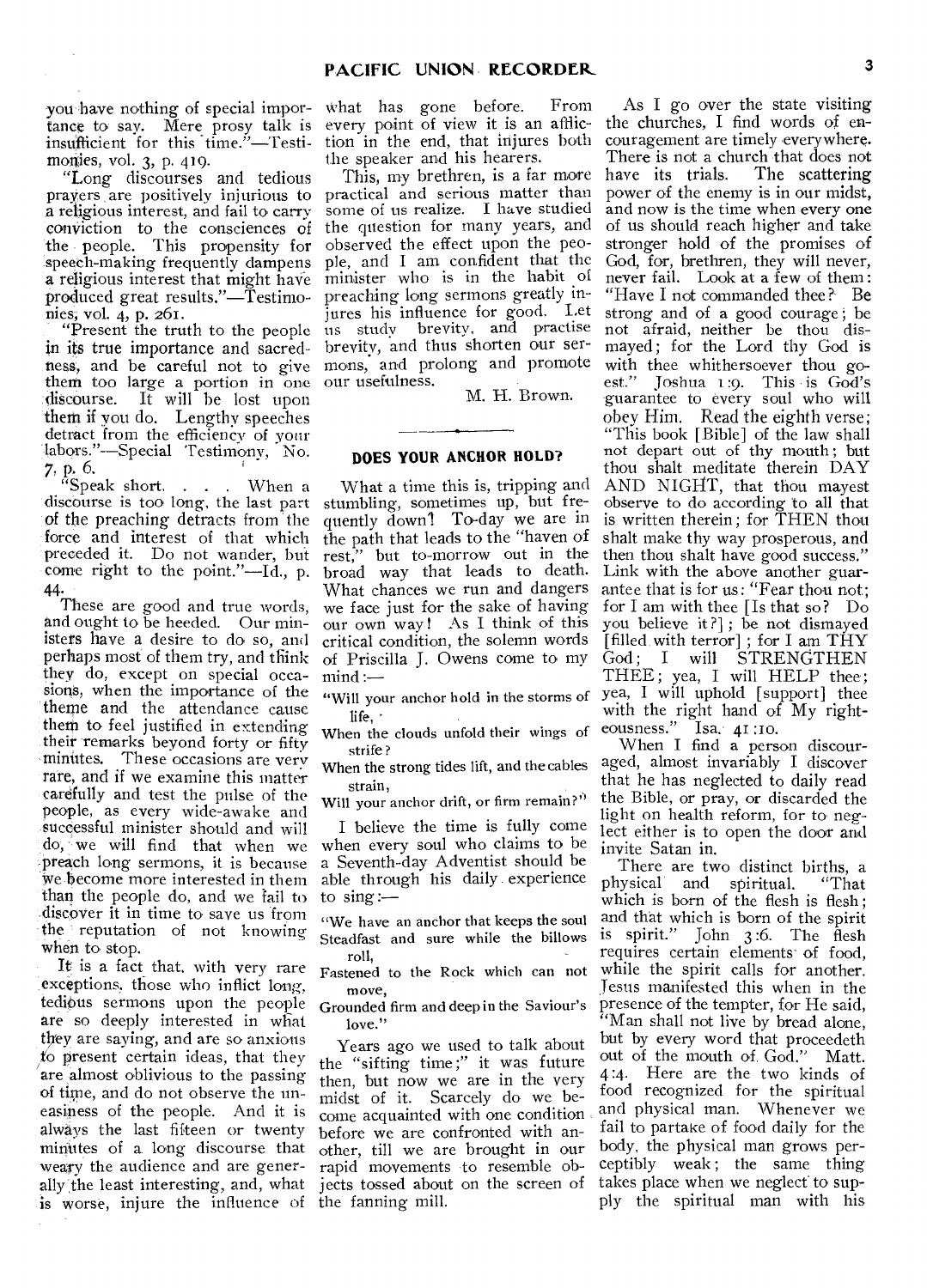**proper food, the Word of God. "Neither have I gone back from.the commandment of His lips ; I have esteemed the WORDS OF HIS MOUTH MORE THAN MY NECESSARY FOOD." Job 23:**  12. **Let us eat more of the WORD OF** GOD, then **thank Him for it in our daily prayer, and** we **will find strength that will enable us to stand in every storm the enemy will bring before us.** 

**Have we neglected any light on health reform? I quote from Testimony 34, vol. 6, pages 370, 371: "The subject of health reform has been presented in the churches ; but the light has NOT been heartily received. The selfish, healthdestroying indulgences of men and women have counteracted the influence of the message that is to prepare a people for the great day of God.** 

**"If the churches expect strength, they must live the truth God** has **given them. If the members of our churches disregard the light on this** subject, they will **reap the sure result in** both spiritual and physical degeneracy.

**"Let all examine their own practises to** see **if they are not indulging in** that which is a positive injury to Let them dispense with **every unhealthful gratification in**  eating and drinking.

"Brethren, we are far behind. **Many of the things which the church should do in order to be a living** church are not done. Through the indulgence of perverted **appetite** many place **themselves** in such a condition of health that there is a constant warring against the soul's highest interest."

"If we walk in the **light, as He**  is in the light, we have fellowship one with another, and the **blood of Jesus Christ His Son cleanseth us**  from all sin." i John 1:7. B. F. Richards.

"He giveth wisdom unto the wise, and knowledge to them that know understanding." Dan. 2:21.

"When wisdom entereth into thine heart, and knowledge is pleasant unto thy soul; discretion shall preserve thee, understanding shall keep thee." Prov. 2:10, 11.

**THE FIELD** 

## **SOUTHERN CALIFORNIA CONFER-**ENCE AND CAMP-MEETING

**The brethren in the southern portion of California held their annual camp-meeting in Los Angeles from August 8 to 18. The camp was about four miles from** the business portion of the town, but **was of** easy access, two electric lines running within two or three blocks of the grounds. This was probably the largest meeting of our people ever held in **southern California,** and was greatly enjoyed by all in attendance. The instruction was of that character that would be helpful in Christian living and the experiences of every day. There was at no time any undue excitement manifested, but the deep movings of the Spirit of God were felt at many of the meetings. The last Sabbath of the meeting was a memorable occasion; fully 150 responded to an invitation to seek the Lord, and of this number a goodly portion were giving themselves to the Lord for the first time. Forty-one were baptized, a number of other cases being deferred until the ordinance can be administered in their home churches.

The attendance from the city was quite encouraging, and not a few were greatly interested in the truths presented, some regularly attending even the early morning meetings. Probably this good interest was largely due to the tent meetings and house-to-house work that had preceded the camp-meeting. In addition to the regular laborers of this field there were present Mrs. E. G. White, Elders M. C. Wilcox, N. C. McClure, and the from the first. Prayer was heard, writer. Brother S. C. Osborne the Lord was sought, the blessing and Sister Carrie King were also present in the interest of the canvassing and Sabbath-school work respectively.

The preliminary steps taken at the Oakland camp-meeting for a separate conference for southern California were carried forward to completion. The conference was organized, with the following officers: For president, Clarence Santee; secretary, *C.* A. Pedicord; treasurer, Belle P. Baker; execu-

tive committee, Clarence Santee, **W. M. Healey, R. S. Owen, F. B. Moran, T. S. Whitelock, M. C. Morgan, and Truman Sterling.** 

**The conference has a membership** of about i,000. **Its** territory consists of the seven counties of **California lying south** of the summit of the Tehachapi and Santa Ynez Mountains. Careful consideration was given to the sanitarium work, and it was decided to take immediate steps. to secure suitable facilities for this very • promising sanitarium field, **the present** quarters being altogether inadequate.

Donations to the amount of \$16o for the southern field and \$90 **for a** camp-meeting **fund were received.** The office of the conference has been established at 516 South Hill Street, Los Angeles, a very pleasant and accessible part of the city.

Credentials were granted to Elders Clarence Santee. W. M. Healey, R. S. Owen, G. 'Rauleder; ministerial licenses to R. Miller, J. L. McElhaney, C. E. Knight, S. T. Hare; missionary licenses to Sisters L. A. Parsons, M. E. Hoyt, and Deborah Knight.

We trust that this conference, which has been organized under such auspicious circumstances, may be most bountifully blessed in the proclamation **of the** everlasting gospel and in all lines of work that may be inaugurated for this purpose. W. T. Knox.

# **EUREKA, CAL., CAMP-MEETING**

The local camp-meeting held at Eureka from August I to 12 was a<br>marked success. The people marked success. The people seemed to have come to it for the purpose of making it so, and so it was. A good spirit was manifested came.

Cards were printed inviting the people of the city to the meetings.

The place was districted off, and willing hands distributed them from house to house.

Five or six meetings were held each day, 5 :3o A. M., 9:0o A. M., to :30 A. M., 2 :30 P. M., **5 P. M.,**  7 :45 P. M., and notwithstanding the number of these, the attendance was all that could be asked.

Every phase of the work was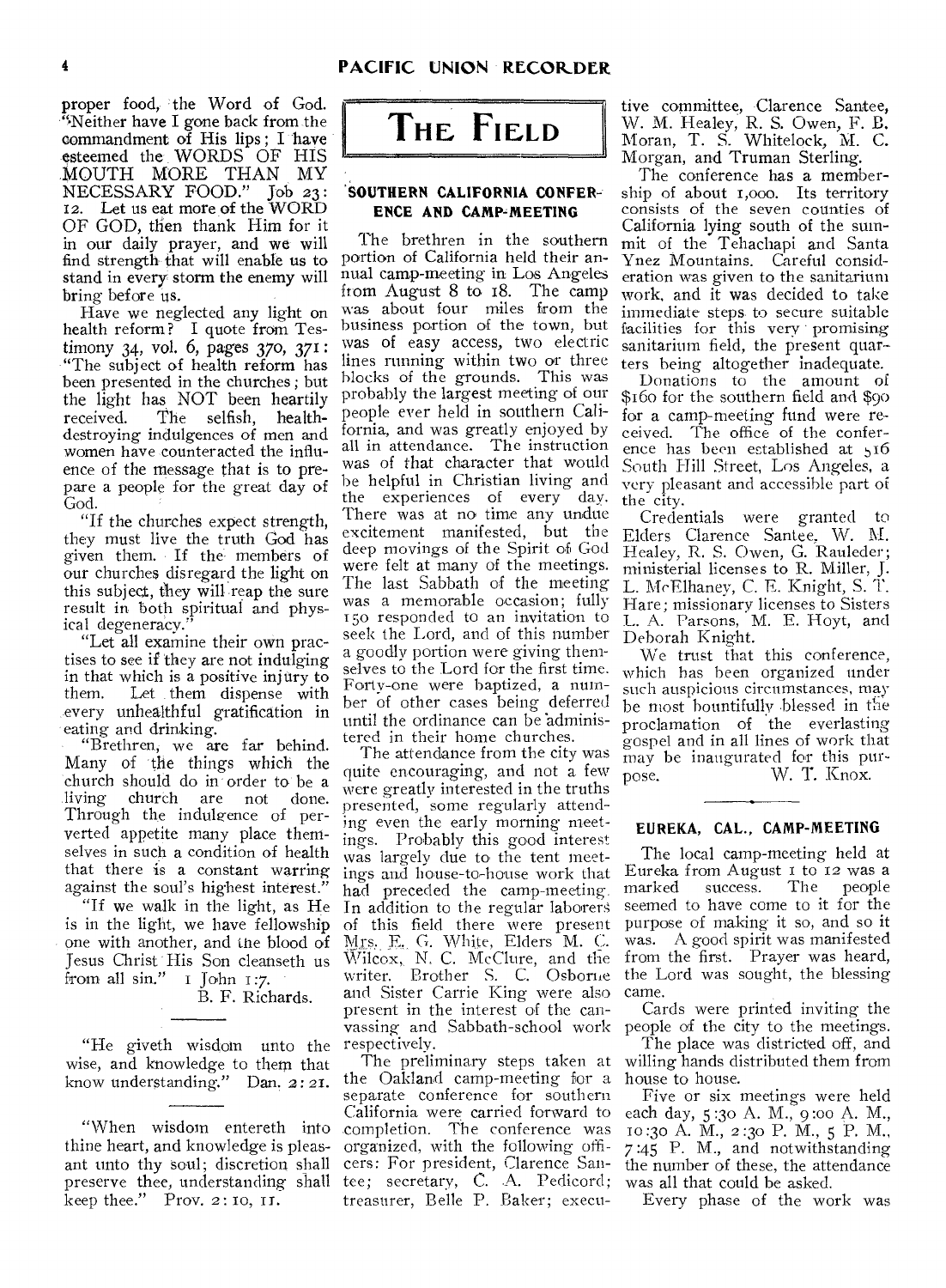taken up,—gospel, finance, education, periodicals, canvassing. The workers from outside the county<br>were Elders Gardner, Corliss, Gardner, Corliss, Thurston; state agent, Albrecht ; in behalf of the publishing interests, S. C. Osborne ; representing the educational work, J. A. L. Derby.

Every call for means met a liberal response, and every call for consecration and dedication, a genuine step forward in spiritual things.

From the first the outside interest was good. From night to night the attendance steadily increased, until, on the last night of the general camp-meeting, the 55x72 pavilion would not hold the crowd. If as many would take hold of the truth, or, rather, let it take hold of them, as expressed themselves convinced, a big church would need to be constructed at Eureka.

We have not the exact number of those baptized, but a goodly number, we believe a score or more, old and young, went forward with the Master "thus to fulfil all righteousness." Elder Gardner will report on this later.

The daily papers, especially the "Standard," printed all the matter we sent them, sometimes amounting not only to a complete outline of the evening discourse, but even of sermons.

It has been decided to send additional help to Brother Gardner, who remains in that field. Pray for<br>this field. J. A. L. Derby. J. A. L. Derby.

#### **TULARE, CAL.**

The writer, in company with Brother Milton St. John, returned after camp-meeting to finish work begun at Capay, where we had been laboring for several weeks, twelve acknowledging the truth of the third angel's message by obeying.

All seemed glad to have us return and study further into the deep things of God; and as we did, the Lord blessed by giving three more souls, making fifteen in all.

Our intention was to organize if possible, but the heat grew so oppressive that it drove most of the company to the mountains. We therefore concluded to return later.

Nine desired baptism ; one of these paid \$11.25 tithes.

Bagby and Brother Lingle had commenced meetings already.

Elder Bagby in a few days was called to another field, leaving us feeling quite alone, as we missed his good counsel.

We have had good attendance, considering the few people left in town.

Our efforts have not been futile, as several are now commandmentkeepers.

About three weeks ago a sister's husband disturbed our meeting by forcibly ejecting her, as he did not wish her to attend; for this the authorities arrested him. We have since gained his good will to the extent of studying with him. The Lord has converted his heart, and now he is keeping the Sabbath with his wife.

To the Lord be the praise.

F. DeWitt Gauterau. August 21.

## **HEALDSBURG, CAL.**

a full day's work, that is, of the ity of the Testimonies, which were The Lord has again visited the church at Healdsburg, and a good work has been wrought by His Spirit. Through the instrumentalgiven to the church both in a public and private way, sins have been pointed out and put away. The spirit to be honest with God and loyal to one another has come in to a marked degree, and "anger and covetousness," which have been the roots of all past difficulties, are being torn out by confession and restitution. Much back tithe will come in as the result of the work clone, and many who have not been paying the Lord His own will henceforth be counted among the faithful.

With the desire to be perfectly pure in heart, that God may dwell from first to last our labors were within, there has come, also, the purpose to repair and beautify the house of God. To carry out this purpose, the brethren and sisters, at a meeting held very recently, quietly and without any urging whatever, raised the sum of five hundred dollars. Even the children gave their mites, one little boy alone pledging the sum of five dollars.

When I arrived at Tulare, Elder this, one of the oldest churches and most important centers of the work in the California Conference, the crisis is not yet past. Satan will make every attack possible to overthrow and destroy, but victory full and complete must and will come to the work here. God has set His hand to place the work upon the basis of unity and brotherly love, and I believe that His people will co-operate with Him to the end.

> With a full corps of officers, and the work so organized that all will he given places to fill, there is no reason why the cause .of God at Healdsburg shall not know the success which God is so anxious to<br>give. But I most earnestly ask But I most earnestly ask that, for the sake of the important interests which center in Healdsburg, the people of the Lord in this conference pray for the Healdsburg church just now.

> In harmony with the action of the conference committee and California M. M. and B. Board, I now go to labor for a time at the Sanitarium at St. Helena. But by the advice of Sister White and others, I will visit Healdsburg once each month, to help in whatever way I am able. C. L, Taylor.

## **MONTEREY, CAL.**

In company with Elder D. T. Fero, the writer visited Monterey August 17 and IS, and held eight meetings with the church there. Some differences had arisen between the members, which had caused much perplexity and threatened to destroy the peace and prosperity of the church; but the Lord greatly blessed the preaching of the Word, and complete harmony was restored.

We had no church trial, no long, tedious recital of grievances, but devoted to presenting the great gospel principles of love, unity, and Christian work, the duty of all being true witnesses for Christ. The Lord greatly blessed the effort put forth, and there was a hearty response to the plain testimony.

But while much has been done in forgotten by those who were pres-Sunday afternoon the work culminated in a remarkable outpouring of the Spirit of God, and the scene was one which will never be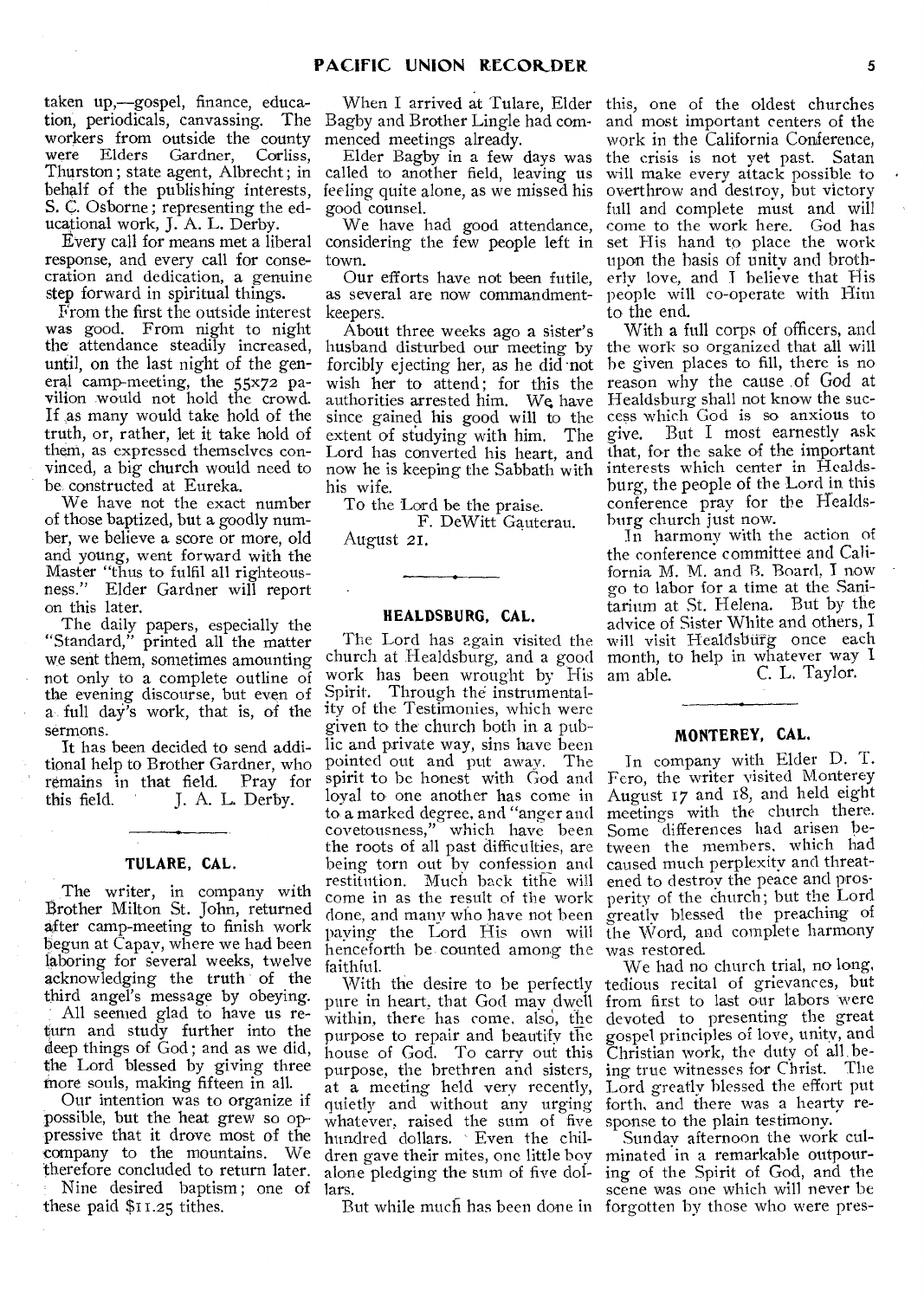ent. Songs of praise and shouts of victory went up from glad hearts, and all rejoiced together.

The outside interest was encouraging, and Elder Fero will soon commence a series of meetings in that section to gather in those who desire to know the way of the Lord. M. H. Brown.

## **GLENNVILLE, CAL.**

About the time I was called to take Elder Martin's place, at Vallejo, Cal., there seemed to be good reasons why I should remain in this vicinity for a time, to follow up the interest here. Three have gone forward in baptism and united with the Glennville church.

As a result of the work of Sister Mina Mann. and the writer, others are much interested, and calls are being made for meetings and Bible work in near-by districts.

Two sisters are keeping the Sal). bath, and are with us on all points of faith, but are prevented from count of strong home influences. It is hard for some to learn that "the head of every man is Christ."

We are in harmony with the watchword., "The gospel of the kingdom to the world in this generation," and shall move out as rapidly as opening providence seems to indicate.

A. S. Kellogg. August 13, 1901.

#### **GUERNEVILLE, CAL.**

Brother Denton Sees and the writer commenced meetings in a tent, in this place, July 3. The attendance has not been large, but there has been an interest from the first. Friday evening, August 9, seven grown persons publicly made a start to keep God's holy Sabbath and follow all the light that comes from God's holy Word. Four of these had never kept the Sabbath before, and two of them had nominally kept the Sabbath with their parents, but had never made a pub-<br>lic profession of religion. One lic profession of religion. other one, who had entirely backslidden, made a commendable start. We expect soon to be able to report others. Pray for us and the work here. H. F. Courter.

Aug. II, 1901.

## **STANWOOD, WASH.**

Brother Wollekar and I began tent work July 25, here in Stanwood (not Glenwood, as was published by mistake in last issue of<br>the "Recorder"). We had inthe "Recorder"). tended to labor altogether in the Scandinavian language, but it appears to us that more can be accomplished if we have services in both languages, English and Scandinavian.

We work both in the pulpit and from house to house, thereby giving all a chance to know for themselves the glorious truths of the everlasting gospel.

My health is some better, but I must change from tent work to city work before long if I remain in the work at all.

We request prayer for ourselves and the work with which we are<br>connected. [. F. Hansen.] J. F. Hansen.

## **UTAH CAMP-MEETING**

uniting with the church on ac- to appointment, at Bountiful, a This meeting was held, according rural village about ten miles north of Salt Lake City, August 18. The location was very desirable, the large apple and locust trees furnishing protection from the intense heat of the sun for both the large and small tents.<br>About twe

twenty-five families camped on the ground, and a general spirit of brotherly love prevailed. Elder J. N. Lougborough was with us the first part of the meeting, and the Lord greatly blessed his ministry, both for those of our faith and also the outside. Brother H. H. Hall remained with us through the larger part of the meeting, and his assistance was much appreciated, especially since we were most deeply disappointed in the unavoidable absence of our president, Elder W. T. Knox.

The outside interest was good. For five weeks preceding the campmeeting we had been holding meetings and scattering literature in Bountiful and Centerville, and the entire community was already much stirred when the camp-meeting proper began.

On Sunday evening, August II, the largest congregation that ever gathered in Utah to hear the third angel's message gathered in the tent and the surrounding space.

All the workers and many of the lay brethren and sisters were organized into a working force, and the village of 2,50o people was districted, and worked with the leaflets and special number of the "Signs." Some of the brethren became so interested in the work that they were very loath to leave the ground. The children's meetings were well attended by the children of the city, and we trust lasting impressions were made on their young hearts.

The business part of the meeting moved off harmoniously, and there was a general falling in line with the present tangible results of the spirit of reorganization, and we trust that the brethren and sisters have returned to their homes to work as never before for the spread of the glorious message of the coming King.

W. A. Alway, Supt. Bountiful, August 19.

# <u> Alexandria de la conte</u> **DOUGLAS CITY, ALASKA**

We are now quite comfortably settled in our new field of labor, and the experience is new with the field. The wants of missionary workers in this northern clime are many. One of the first lessons to learn is economy. Quite often our minds wander back to the fruit fields of California: but when we step up to an Alaskan fruit-stand and inquire the prices of fruit, the answer we receive quite forcibly reminds us that we are far removed from the home of vine, peach, and<br>apricot. Yet, after all, this is a Yet, after all, this is a goodly land, and the blessings of the Lord are many. We are learning to love our new home and its people. With the pleasing thought that God has many souls even here, we are pressing on with good courage.

This is a gold-seeking country, and our hearts are made sad when we note with what zeal the masses, are searching for that wealth that perisheth, little heeding the promises of "an inheritance incorruptible and undefiled, and that fadeth not away." We ask your prayers, dear fellow-workers, in behalf of this part of the great harvest-field.

The natives of Alaska are inclined to be industrious, and many of them are anxious to learn, and it does seem that a work must be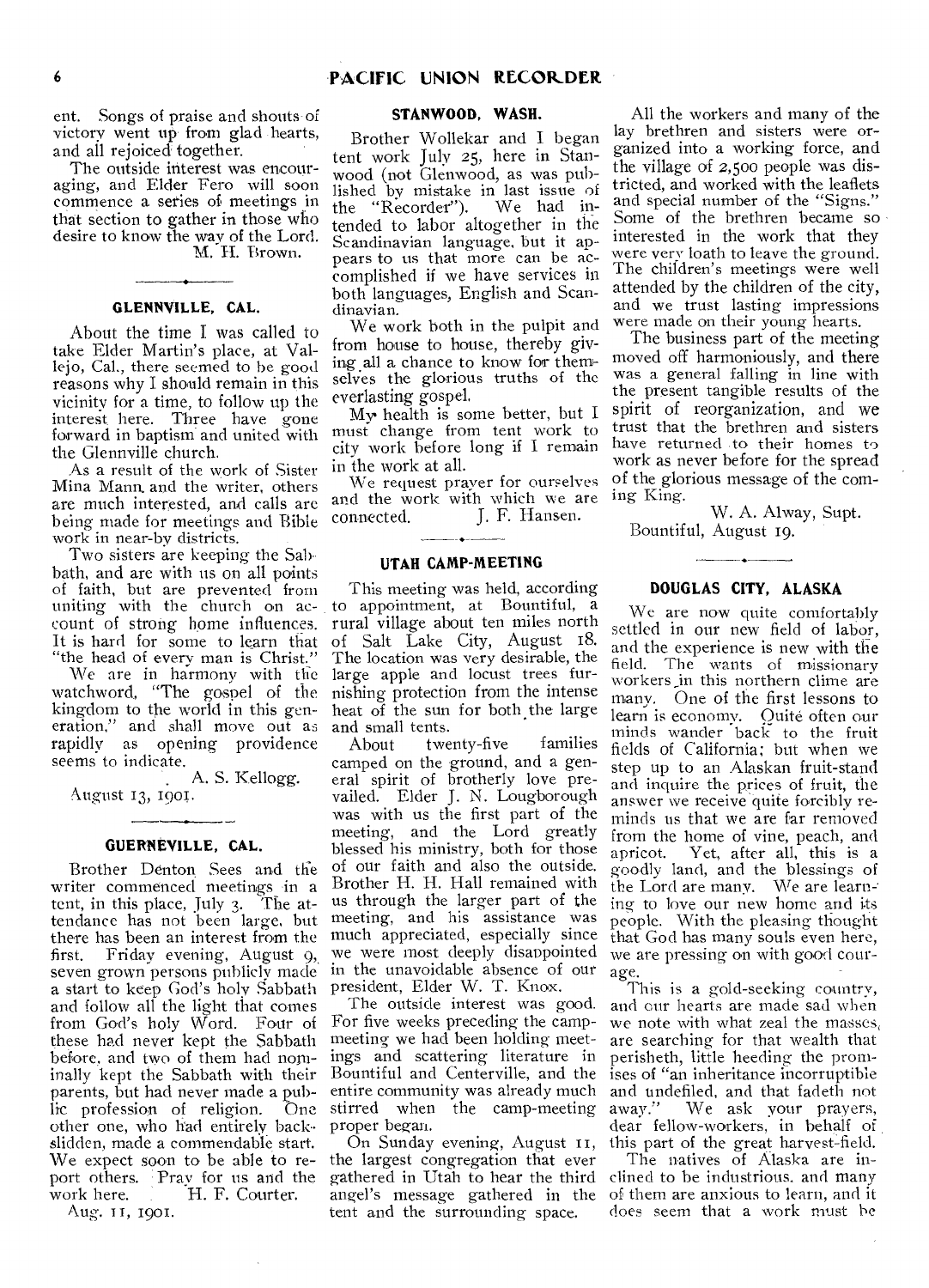with an introduction of natural in- encouraged by seeing that our work and say we know that our Redustries, would certainly prove a is growing, both in membership deemer liveth, realizing that He blessing to them. As we become and in financial standing. Secre-liveth on earth, as well as in heaven, better acquainted and the work advances, I will write more fully. In the meantime, let us study into, pray over, and live out the admoni- of the Lord negligently. Read peaceful, even in the midst of our tion found in Testimony No. 6, pages 28, 29. Our little company all join in sending greeting.

T. H. Watson.

## August 4, 1901.

# **ARIZONA**

Our field of labor was reached<br>August 2. Since that time we Since that time we have canvassed the towns of Kingman, Chloride, and Ash Fork. :About twenty-five hours have been spent in canvassing, during which time orders have been taken to the amount of \$114.75. We believe the angel of the Lord is going before us, to prepare the hearts of the these silent messengers contain. Our courage is good. We trust full? the Lord for success.

J. Ernest Bond, F. S. Bond. Williams, August 11.



## **REPORT OF OUR SABBATH-SCHOOLS**

The following is a summary of the reports which have been sent in from the schools in this conference:--

|                                                                   | ž.<br>Schools                                            | resent Mem-<br>bership                         | ъ<br>verage At-<br>tendance<br>Ŧ٢             | onations<br>Missions.<br>$\vec{\circ}$                                              | Orphans<br>nations<br>$\vec{c}$        |
|-------------------------------------------------------------------|----------------------------------------------------------|------------------------------------------------|-----------------------------------------------|-------------------------------------------------------------------------------------|----------------------------------------|
| Cal.<br>N. Pac.<br>Up. Col.<br>Mont<br>Utah<br>Arizona<br>Hawaii. | 149<br>82<br>32<br>$\overline{24}$<br>$\frac{4}{3}$<br>1 | 3430<br>1920<br>780<br>383<br>175<br>119<br>18 | 2731<br>1532<br>617<br>258<br>182<br>97<br>13 | 78<br>\$424<br>467<br>16<br>129<br>32<br>71<br>61<br>3<br>10<br>82<br>11<br>4<br>56 | \$142 14<br>59 14<br>19<br>96<br>34 29 |
| Total                                                             | 296                                                      | 6831                                           | 5436                                          | $\$1112$ 35                                                                         | \$255 58                               |

We greatly regret that some of the schools have failed to report. This makes our totals much smaller secretaries will be prompt in send-

We should not dare to do the work way Jer. 48:10, margin. C. R. K.

## **AN APPEAL TO OUR YOUNG MEN AND YOUNG WOMEN. NO. 2**

people to receive the truths which that Christ came and lived and It is our own condition that determines our happiness. I believe God is giving each one of us just as much of heaven here to-day as we are prepared to enjoy, and it is our privilege to be just as happy to-day, to have just as much one hand before we can help sinpeace, to have just as much joy here on earth, to-day, as we would have if we were in heaven, having the same characters that we and women, and bring them to a have to-day. Are we not told died here, that our joy might be Then, if my joy is full, I want to know how much more it could hold? If I were with the angels to-day, in heaven, singing shall he laid down, when everywith them, could I have any more than fulness of joy?—Certainly not; all this I have the privilege of having down here. Then, to make it possible for me, to get more of heaven by being there than I can experience here, it would be necessary to increase my capacity, so that fulness there would mean more than fulness here.

than they ought to be. If all local tionship with the Lord Jesus the visiting in prison, etc.? We Now we have fulness of joy; and we may have the fulness of- the Spirit. And we might go on point after point, scripture after scripture, showing that heaven has made ness of theology, or practical beprovision for our having everything here on earth. we are prepared to receive and enjoy. So let us not sing so much about this "vale of tears." As another has said, "Let us cease to march an effort to help some poor soul, toward the eternal city like a crippled band of mourners." Let us begin to look up; for our redemption draweth nigh. Why should Christian young men and young women be like those who go about all bowed down like a bulrush? Have we not something to be happy and thankful for? When we get hold of the real personal rela-

done for them. A practical school, ing in their reports, we shall all be trials, and troubles we can look up taries, please let us hear from you that He lives and reigns within promptly at the end of each quarter. our hearts, then we can go on our resigned, contented, and trials and difficulties. And until we reach that point where we can at all times be reconciled to the providence of God, recognizing that God is managing things, and not man; until we reach that point, how shall we expect to be able to help disheartened, doubting men and women who are in darkness and despair? We must first be helped before we can help others. We must first have God take us by ners with the other hand. We must first be clothed with power before we can expect to teach sinful men knowledge of a better life. Heaven begins within the soul; and if it has never begun in our experience before, let it begin, to-day. Let this he the hour, let this be the time when all that is contrary to Jesus thing in your experience, every power of mind, body, and faculty shall be surrendered; let the soul be consecrated fully, completely, and finally to the service of the Lord Jesus Christ.

> Christ, so that in all our afflictions, should not cast aside the evidences Consecration to work is the ideal consecration,—doing something for the Master, who has done so much for us. How shall we do something for Him? He tells us, in the last great day, "Ye visited Me in prison," etc.' What is the standard of test in that day? Is it soundnevolence? "Inasmuch as ye did it unto one of the least of these My brethren, ye did it unto Me." It is the cup of cold water. It is visiting them in prison; putting forth even physically, when, perhaps, you saw no gateway to the soul. You could administer to the physical man when you did not recognize an opportunity to administer to the spiritual man, and this practical benevolence is the great test in the last day. Have we, or have we not, done these things,—the giving of the cup of cold water,